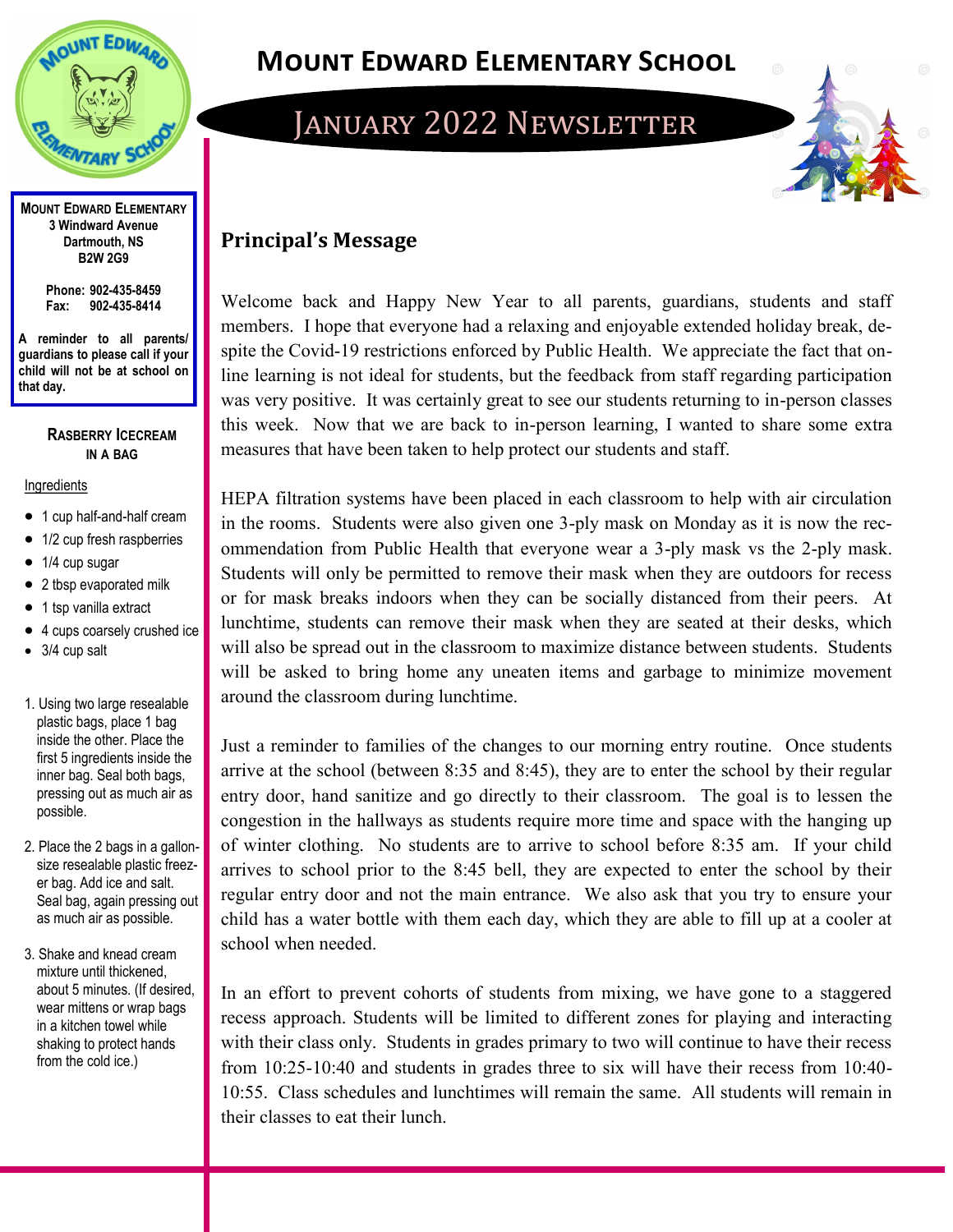Just a reminder that students are asked not to bring invitations to school to distribute to other students (example: birthday invitations, Valentine cards, etc.). Due to Covid-19 restrictions, at no time is it permitted for students to bring these items to school to deliver to their peers. With regards to Valentine's celebrations, your child's classroom teacher will provide you with information as Valentine's Day approaches with how things will be handled in the classroom this year while following Public Health guidelines.

Families are reminded to monitor their child/children for symptoms on a daily basis. Please refer to the Covid-19 Daily Check-in from Nova Scotia Health, which is attached. Students with any symptoms should remain home. If your child should develop symptoms during the school day, they will be isolated from their peers and you will be contacted. We will provide you with a rapid test that you can administer to your child at home.

As always, I encourage you to communicate regularly with your child's classroom teacher to address any questions or concerns.

## **Pre-Primary and Primary Registration**

As always, February is pre-primary and primary registration month. It is anticipated that during 2022-2023 school year, registrations will be done electronically once again this year. More information will be posted on our school website and the HRCE website when available.

## **School Advisory Council**

Currently, we are still looking for new members to join our School Advisory Council at Mount Edward School. If you are interested in serving on our SAC, please contact the school at 902-435-8459.

## **Lunch Monitor Needed**

We are currently looking for one regular lunch monitor. The regular lunch monitor position would be a commitment of 1 hour per day, 5 days per week at a rate of pay of \$13.68 per hour (plus 4% vacation pay). The lunch for Mount Edward runs from 11:50 am to 12:50 pm. If you are interested, please contact the office to discuss further at 902-435-8459.

## **UPCOMING DATES**

| Tuesday, February 1st | - Pre-Primary and Primary Registration Begins |
|-----------------------|-----------------------------------------------|
| Friday, February 18th | - PD day for staff - No Classes for students  |
| Monday, February 21st | - Heritage Day - No Classes                   |
| Monday, February 28th | - Pre-Primary and Primary Registration Ends   |

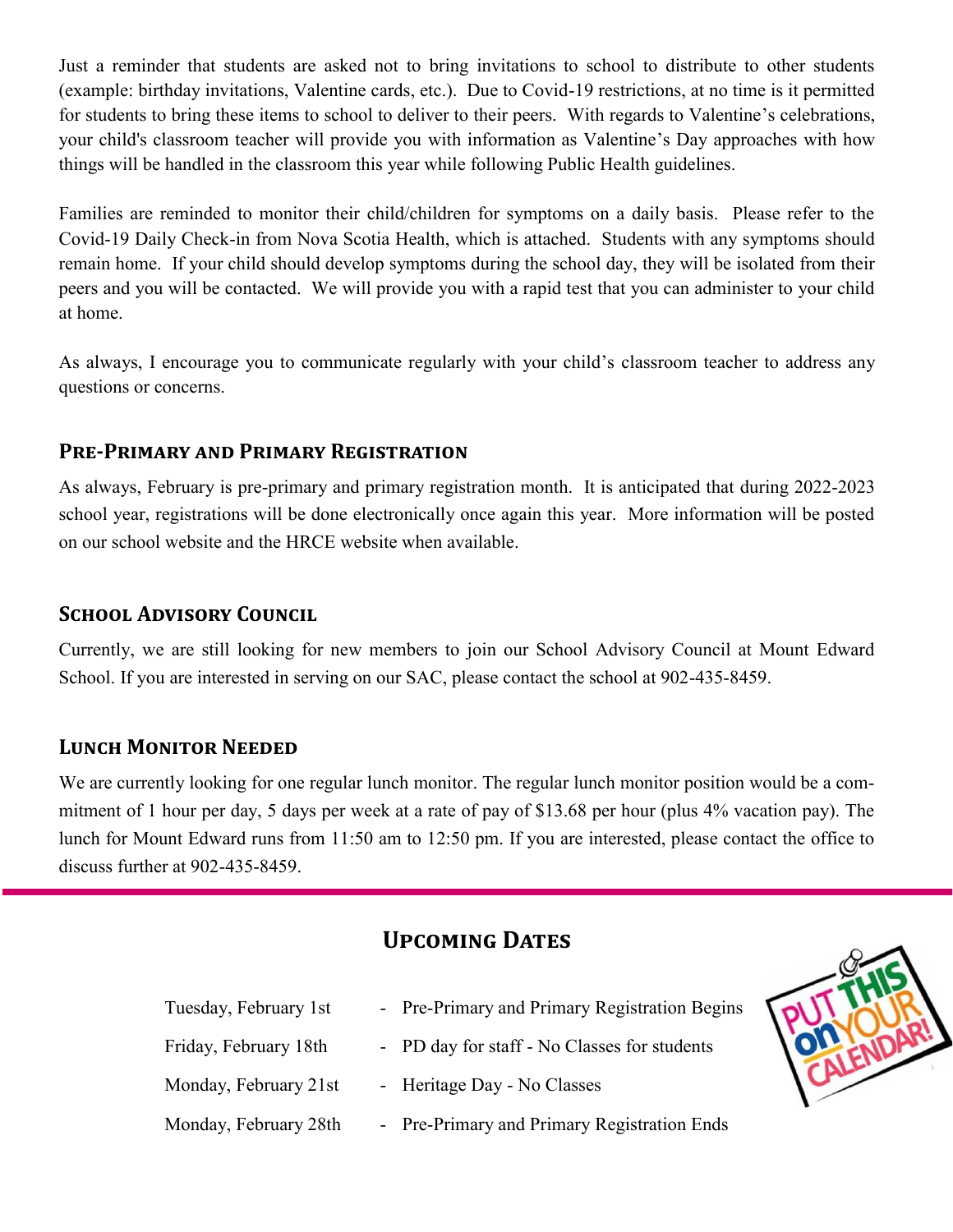# **COVID-19 Daily Checklist**

It is important to closely monitor your health and the health of those you care for to help prevent the spread of COVID-19 and other illnesses like the flu.

Vaccination is your best defense against COVID-19 and some other illnesses like the flu.

NOTE: If you are in a school or child care setting, you need to follow this checklist AND instructions for the **Test to Protect Program.** 

#### 1

 $\mathbf{2}$ 

#### Do you feel sick?

If yes, stay home or put a mask on right away and go home. Keep doing healthy habits like washing your hands and coughing or sneezing into your elbow. Avoid school, work, child care settings and public spaces. Do not return until you feel better (without fever medications) for at least 24 hours. It's ok if you still have a mild cough or runny nose, unless you are in one of the situations below.

In the past 48 hours, have you had, or are you currently experiencing:



Cough (new or worsening)

OR two or more of the following symptoms (new or worsening);











(i.e. chills/sweats)



Shortness of breath

If yes, go home or stay home as noted above. Follow Public Health instructions for testing and isolation.

#### Have you visited a COVID-19 exposure site? 3

Check the list of COVID-19 exposure sites and follow Public Health instructions. You may need to be tested. You may also need to self-isolate.

- Have you been outside Nova Scotia in the past 14 days? If yes, check if you are required to isolate due to travel.
	- Has someone who tested positive for COVID-19 told you that you are one of their close contacts? If yes, follow Public Health instructions.

novascotia.ca/coronavirus nshealth.ca/coronavirus

Last updated January 14, 2022